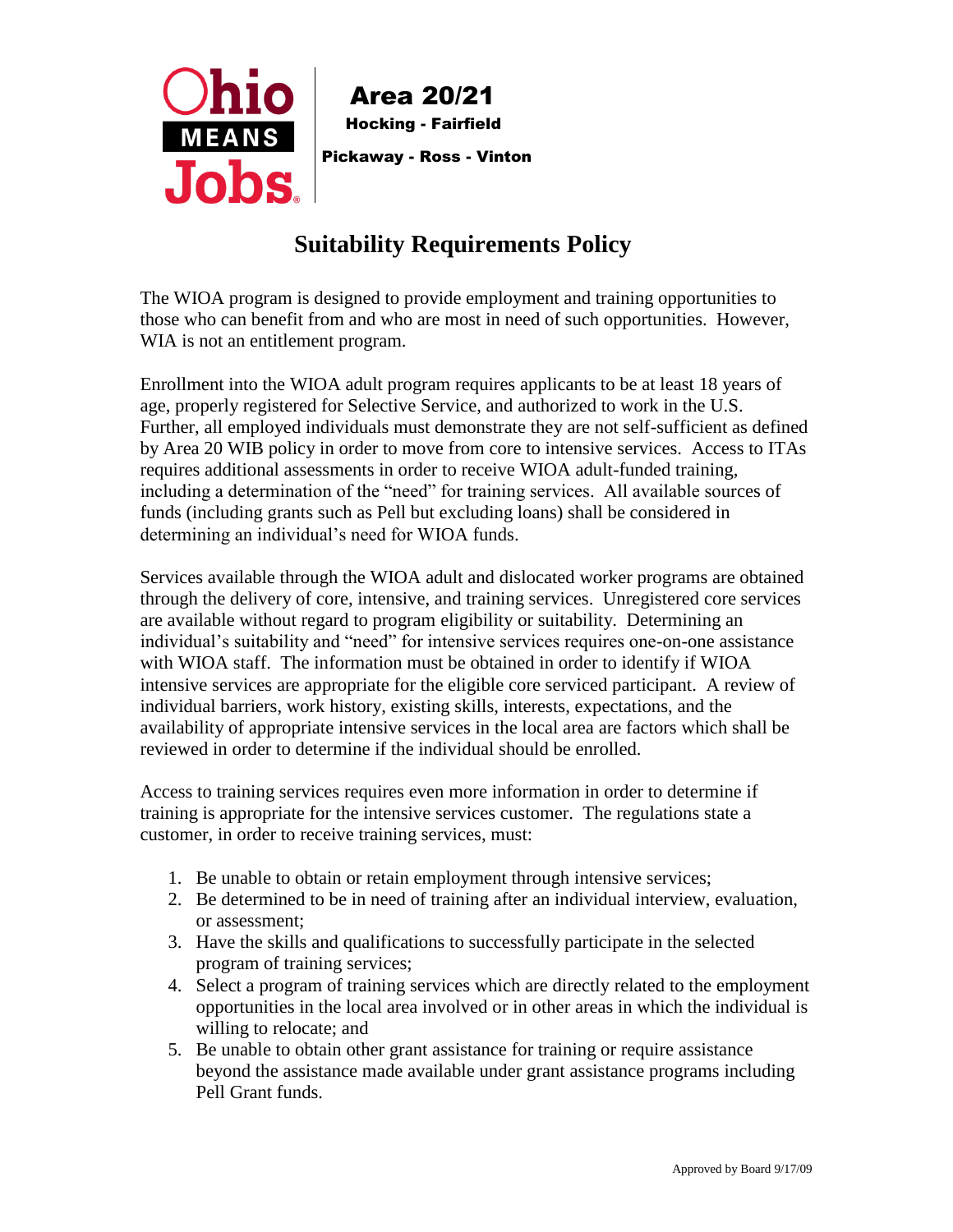

 Area 20/21 Hocking - Fairfield Pickaway - Ross - Vinton

Other relevant factors to be considered include the self-sufficiency standard and determination of any close relationships to immediate family or stakeholders in the WIOA workforce system. (Refer to Area 20's Conflict of Interest Policy) If a relationship exists between the customer and a stakeholder or relative in the WIOA system, case managers shall follow the local WIB policy which describes the mandatory procedures governing how the customers may be assessed and served. This information combined with the assessment data collected during intensive services help determines suitability for training assistance.

WIOA staff will gather information and assess suitability in a timely manner. A customer flow is established which allows an expedited path to needed services in order to maximize the amount of time a dislocated worker can receive financial support through Unemployment Compensation and/or Trade benefits while enrolled in services.

In order to be suitable for ITAs, adults, including dependent adults, must be below Area 20/21 established income guideline for family self-sufficiency. This information should be a combination of standardized tests, interviews, inventory of applicants' field of interest, skill assessments, career exploration, available labor market information, and more.

All individuals ages 18-23 which are applying for ITAs under the WIOA adult program are required to be screened for dependency status.

Two separate determinations must be made before an ITA can be issued for an adult customer: eligibility and suitability.

When determining eligibility for moving from core to intensive services Area 20 shall apply its self-sufficiency for employed adults. When determining suitability all individuals under WIOA adult program are required to be screened for dependency status. Dependency status will be determined by completing the Determination of WIOA Dependent Status Checklist. Since a determination is made as to a WIA adult program applicant's dependency status then the case manager must apply all appropriate individual income and/or family income and eligibility criteria.

Extenuating Circumstances are defined as an economic hardship which is beyond the reasonable control of the person(s) responsible for providing financial assistance to the WIOA customer for training. The costs related to the economic hardship must be the responsibility of the person or for his or her legal dependent, spouse, or parent. Those costs must be ongoing and expected to cause a financial hardship for the duration of the ITA.